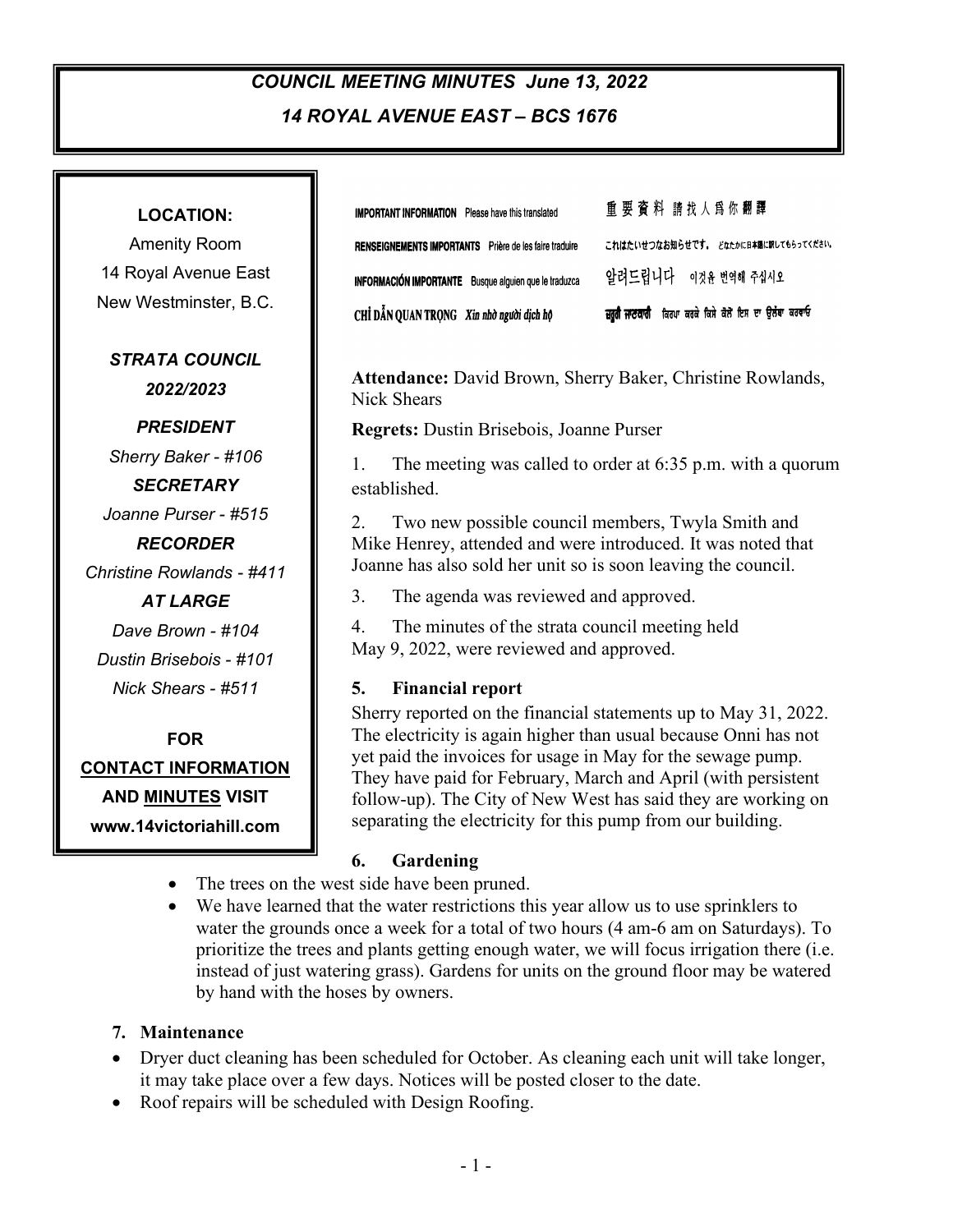- Besco has attended and fixed the problem with the hallway HVAC system.
- We have gotten a quote to fix the garbage room fan (\$500-\$600).
- The non-functioning junction box has been covered with a 4/4 cover plate.
- The electrical box outside has been determined to connect to the outside lights. Nick will try to locate a cover for it. It was also suggested to put in some landscaping/plants around it to prevent future incidents with lawnmowers, as that's what hit it in the first place.
- A couple of the new gutters are leaking/overflowing. We will contact Well Hung to fix.
- Westside Pest Control has indicated they can handle the bird damage/deterrent problem. Dave will contact.

## **8. Correspondence and bylaw infraction letters**

**Reminder** – if you have a concern about a bylaw, maintenance issue, comments, etc., please send it in writing to [victoriahill@shaw.ca](mailto:victoriahill@shaw.ca) with your name and unit number. You should receive a response in 48 hours.

• A bylaw infraction letter was sent to SL#30 for leaving a mattress in the garbage/recycling room (as determined by security camera footage). The mattress was left by the unit's door, where it remained until a 2<sup>nd</sup> letter was delivered, informing them a fee of up to \$280 might be charged by the city to remove it, plus a possible strata fine. The mattress was taken back by the residents, and they were able to have it removed for free. A warning letter will be sent to SL#30.

## **9. Distribution of duties for July-Oct**

Due to vacations and strata council member changes, some duties will be distributed as follows for the next few months:

- Christine will be added as a signing officer at the bank.
- Sherry will look after the Onni electrical invoices when she returns, and will prepare cheques for some regular payments before leaving.
- Dave will have the strata cell phone and handle amenity/guest room rentals.
- Twyla will handle Form B and Form F requests.
- Nick will do the strata fee deposits.
- Christine will handle bylaw infraction letters and correspondence.
- Security committee will look after FOBs and security camera monitoring.
- Ed (Don Baker's substitute building manager) will put up elevator pads when needed.
- Refundable bottles and cans will be collected and taken to Return-It depot by two young residents of the building, in return for the proceeds.

### **10. Other business**

- With the registration from West Coast Title completed, bylaw documents to be updated and posted on website.
- With change of strata members, email account and office computer passwords to be updated.
- The next strata council meeting will be set for Thursday, September 8, 2022.

## **11. Adjournment**

With no other business to discuss, the meeting was adjourned at 7:20 p.m.